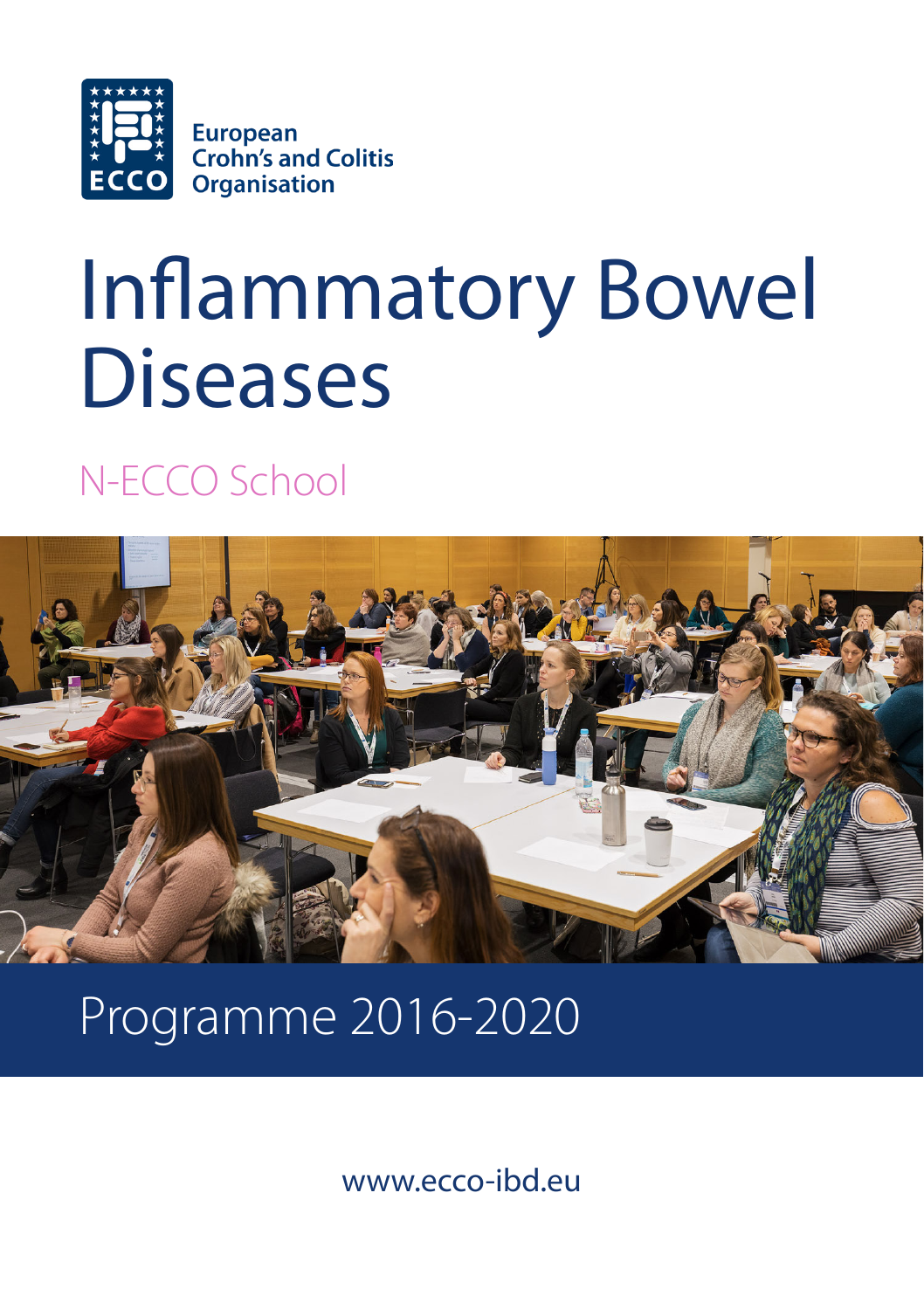### **1 i th N-ECCO School**

| Date:                         | Wednesday, February 12, 2020                              |
|-------------------------------|-----------------------------------------------------------|
| Time:                         | 08:30-16:45                                               |
| Organisation:                 | $N-FCCO$                                                  |
| Target audience:              | <b>IBD Nurses, Dietitians</b>                             |
| <b>Registration:</b>          | ECCO Membership 2020 required. No onsite<br>registration. |
| <b>CME accreditation: N/A</b> |                                                           |

#### **Wednesday, Februarv 12, 2020**

|                 | Schubert 1-3, Level 1, Reed Messe Wien (as of Jan. 15, 2020)                                                                                |
|-----------------|---------------------------------------------------------------------------------------------------------------------------------------------|
| $08:30 - 08:45$ | 1: Welcome & Introduction<br>M. Ganon, Jerusalem, Israel                                                                                    |
|                 | <b>Session 1: Diagnosis and assessment</b><br>08:45 - 12:15 M. Ganon, Jerusalem, Israel<br>M. Campmans-Kuijpers, Groningen, The Netherlands |
| 08:45 - 09:30   | 2: Diagnosis, anatomy and physiology in IBD<br>M. Ferrante, Leuven, Belgium                                                                 |
| $09:30 - 10:00$ | 3: Psychosocial implications of living with IBD<br>W. Czuber-Dochan, London, United Kingdom                                                 |
| $10:00 - 10:30$ | 4: Nutritional assessment in IBD<br>L. Godny, Petah Tikva, Israel                                                                           |
| 10:30 - 10:45   | <b>Coffee break</b>                                                                                                                         |
| $10:45 - 11:15$ | 5: Surgery in IBD<br>M. Adamina, Winterthur, Switzerland                                                                                    |
| $11:15 - 11:45$ | <b>6: Medical treatment</b><br>D. Bettenworth, Münster, Germany                                                                             |
| $11:45 - 12:15$ | 7: Adherence<br>S. Jäghult, Stockholm, Sweden                                                                                               |
|                 |                                                                                                                                             |
|                 | 12:15 - 13:45 Lunch break                                                                                                                   |
|                 | 12:30 - 13:30 N-ECCO School Lunch Satellite Symposium                                                                                       |
|                 | <b>Session 2: Case studies – Disease management</b><br>13:45 - 15:15 P. Hartmann, Minden, Germany                                           |
| $13:45 - 14:30$ | A. Ibarra, London, United Kingdom<br>8: UC Management<br>M. Samaan, London, United Kingdom                                                  |
| $14:30 - 15:15$ | 9: CD Management<br>M. Pierik, Maastricht, The Netherlands                                                                                  |
|                 | 15:15 - 15:30 Coffee break                                                                                                                  |
|                 | <b>Session 3: Multidisciplinary management in IBD</b><br>15:30 - 16:30 P. Hartmann, Minden, Germany<br>E. Wine, Edmonton, Canada            |
| $15:30 - 16:00$ | 10: Nutritional management in IBD<br>C. Wall, Christchurch, New Zealand                                                                     |
| $16:00 - 16:30$ | 11: Nursing roles in IBD management<br>A. Ibarra, London, United Kingdom                                                                    |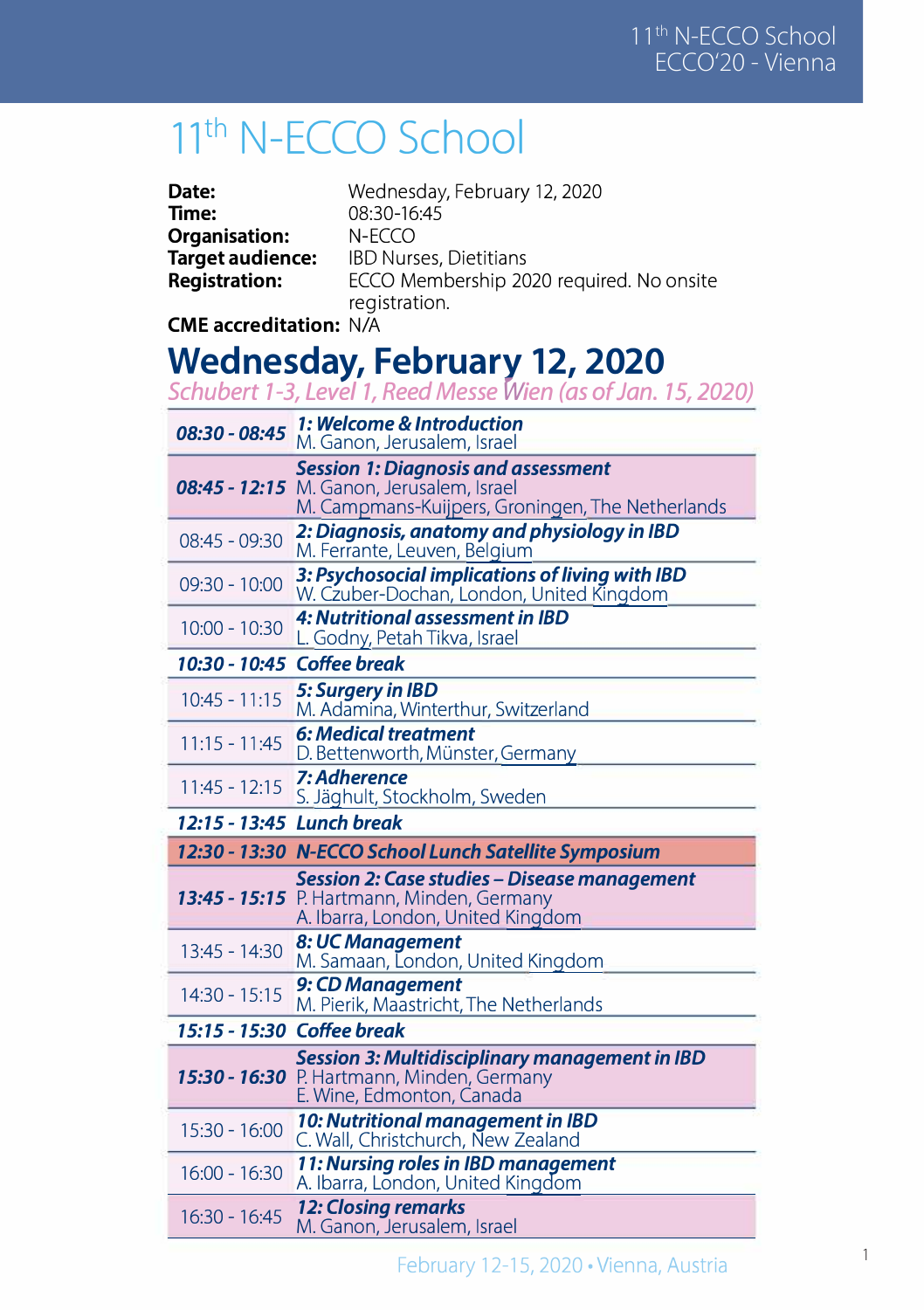# 10th N-ECCO School

| Date:                     |
|---------------------------|
| Time:                     |
| Organisation:             |
| Target audience:          |
| <b>Registration:</b>      |
| <b>CME</b> accreditation: |

Wednesday, March 6, 2019 08:30-16:15 N-ECCO IBD Nurses, Dietitians Upon invitation only. No onsite registration. N/A

#### **Wednesday, March 6, 2019**

*Programme overview (as of February 1, 2019) B3 M5-6, Hall B, Bella Center*

| $08:30 - 08:45$              | 1: Welcome & Introduction<br>Petra Hartmann, Minden, Germany                                                                         |                                                                                         |
|------------------------------|--------------------------------------------------------------------------------------------------------------------------------------|-----------------------------------------------------------------------------------------|
| $08:45 - 12:15$              | <b>Session 1: Diagnosis and assessment</b><br>Marjo Campmans-Kuijpers, Groningen, The Netherlands<br>Petra Hartmann, Minden, Germany |                                                                                         |
|                              | $08:45 - 09:30$                                                                                                                      | 2: Diagnosis, anatomy and physiology in IBD<br>Marc Ferrante, Leuven, Belgium           |
|                              | $09:30 - 10:00$                                                                                                                      | 3: Psychosocial implications of living with IBD<br>Kay Greveson, London, United Kingdom |
|                              | $10:00 - 10:30$                                                                                                                      | 4: Nutritional assessment in IBD<br>Konstantinos Gerasimidis, Glasgow, United Kingdom   |
| $10:30 - 10:45$              | <b>Coffee break</b>                                                                                                                  |                                                                                         |
|                              | $10:45 - 11:15$                                                                                                                      | 5: Surgery in IBD<br>Michel Adamina, Winterthur, Switzerland                            |
|                              | $11:15 - 11:45$                                                                                                                      | 6: Medical treatment<br>Dominik Bettenworth, Münster, Germany                           |
|                              | $11:45 - 12:15$                                                                                                                      | 7: Adherence<br>Susanna Jäghult, Stockholm, Sweden                                      |
| 12:15 - 13:15    Lunch break |                                                                                                                                      |                                                                                         |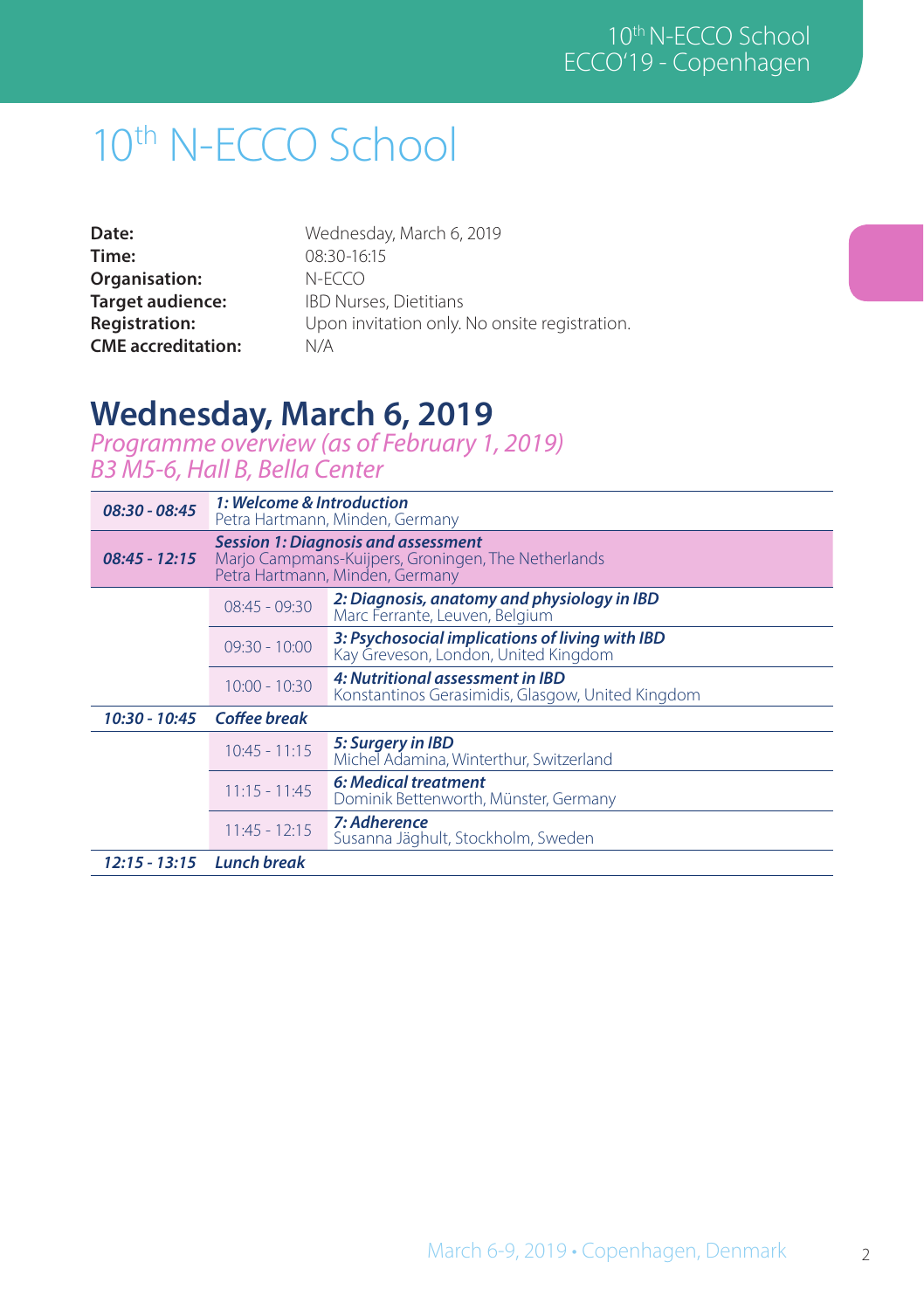#### **Wednesday, March 6, 2019, cont.**

*Programme overview (as of February 1, 2019) B3 M5-6, Hall B, Bella Center*

| 13:15 - 14:45   | Session 2: Case studies – Disease management<br>Wladyslawa Czuber-Dochan, London, United Kingdom<br>Catherine Wall, London, United Kingdom   |                                                                                                                                                                                                                                                                             |
|-----------------|----------------------------------------------------------------------------------------------------------------------------------------------|-----------------------------------------------------------------------------------------------------------------------------------------------------------------------------------------------------------------------------------------------------------------------------|
|                 | $13:15 - 14:00$                                                                                                                              | <b>EITHER:</b><br>8a: Workshop 1 – UC Management (Group A)<br>(B3 M5-6, Hall B, Bella Center)<br>Nik Sheng Ding, Melbourne, Australia<br>OR:<br>8b: Workshop 2 – CD Management (Group B)<br>(B3 M9-10, Hall B, Bella Center)<br>Marieke Pierik, Maastricht, The Netherlands |
|                 | $14:00 - 14:45$                                                                                                                              | <b>EITHER:</b><br>8a: Workshop 1 – UC Management (Group B)<br>(B3 M9-10, Hall B, Bella Center)<br>Nik Sheng Ding, Melbourne, Australia<br>OR:<br>8b: Workshop 2 – CD Management (Group A)<br>(B3 M5-6, Hall B, Bella Center)<br>Marieke Pierik, Maastricht, The Netherlands |
| 14:45 - 15:00   | Coffee break                                                                                                                                 |                                                                                                                                                                                                                                                                             |
| $15:00 - 16:05$ | Session 3: Multidisciplinary management in IBD<br>Wladyslawa Czuber-Dochan, London, United Kingdom<br>Catherine Wall, London, United Kingdom |                                                                                                                                                                                                                                                                             |
|                 | $15:05 - 15:35$                                                                                                                              | 9: Nutritional management in IBD<br>Catherine Wall, London, United Kingdom                                                                                                                                                                                                  |
|                 | $15:35 - 16:05$                                                                                                                              | 10: Nursing roles in IBD management<br>Susanna Jäghult, Stockholm, Sweden                                                                                                                                                                                                   |
| $16:05 - 16:15$ | 11: Closing remarks<br>Petra Hartmann, Minden, Germany                                                                                       |                                                                                                                                                                                                                                                                             |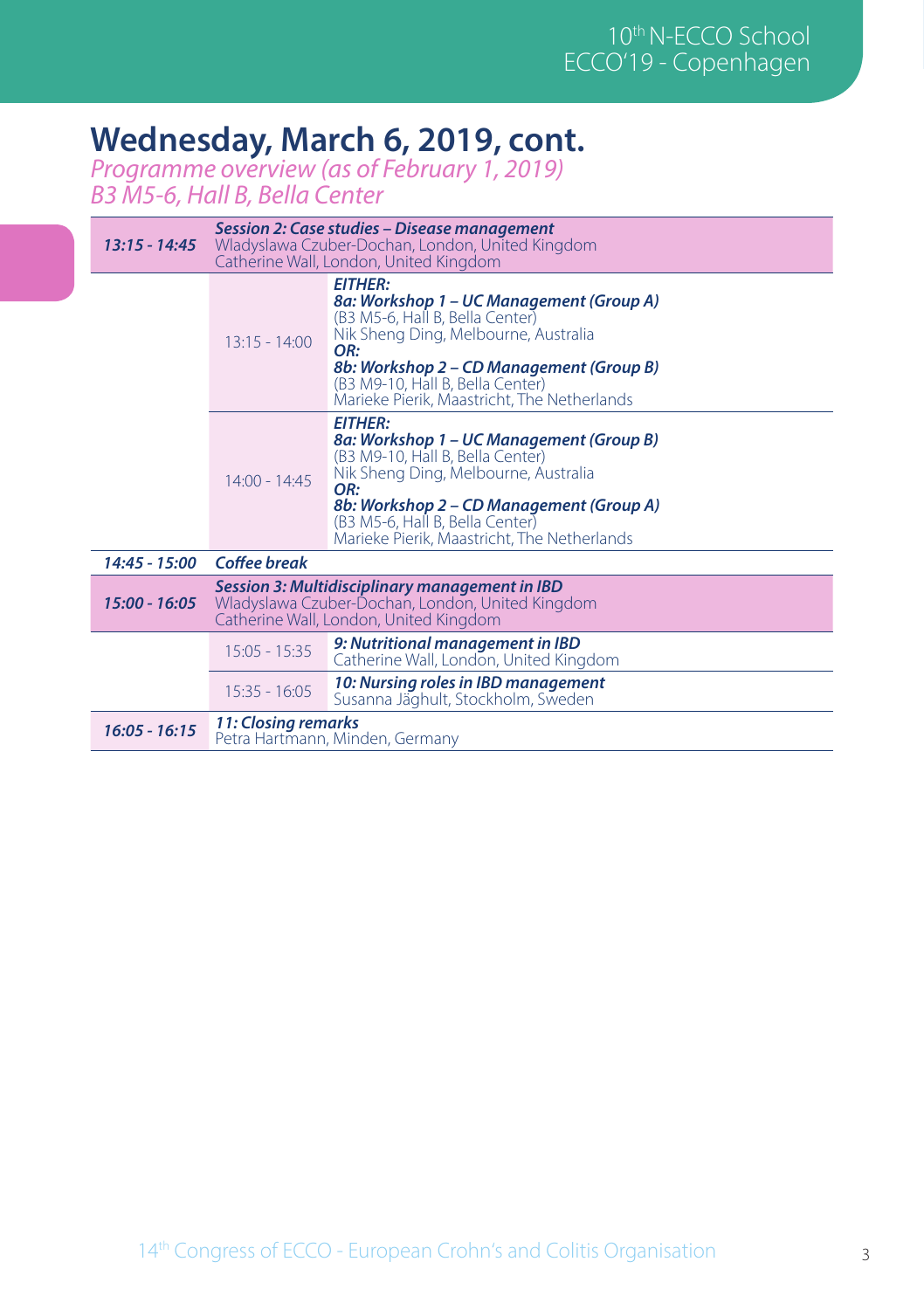# 9th N-ECCO School

| Date:                     |
|---------------------------|
| Time:                     |
| Organisation:             |
| Target audience:          |
| <b>Registration:</b>      |
| <b>CME</b> accreditation: |

Wednesday, February 14, 2018 08:30-16:15 N-ECCO IBD nurses, Dietitians Upon invitation n.a.

#### **Wednesday, February 14, 2018**

*Programme overview (as of January 15, 2018) – Schubert 1-2, Congress Centre, Messe Wien*

|                              | $08:45 - 09:30$            | 2: Diagnosis, anatomy and physiology in IBD<br>Marc Ferrante, Leuven, Belgium           |
|------------------------------|----------------------------|-----------------------------------------------------------------------------------------|
|                              | $09:30 - 10:00$            | 3: Psychosocial implications of living with IBD<br>Kay Greveson, London, United Kingdom |
|                              | $10:00 - 10:30$            | 4: Nutritional assessment in IBD<br>Konstantinos Gerasimidis, Glasgow, United Kingdom   |
|                              | 10:30 - 10:45 Coffee break |                                                                                         |
|                              | $10:45 - 11:15$            | 5: Surgery in IBD<br>Michel Adamina, Winterthur, Switzerland                            |
|                              | $11:15 - 11:45$            | 6: Medical treatment<br>Konstantinos Katsanos, Ioannina, Greece                         |
|                              | $11:45 - 12:15$            | 7: Adherence<br>Palle Bager, Aarhus, Denmark                                            |
| 12:15 - 13:15    Lunch break |                            |                                                                                         |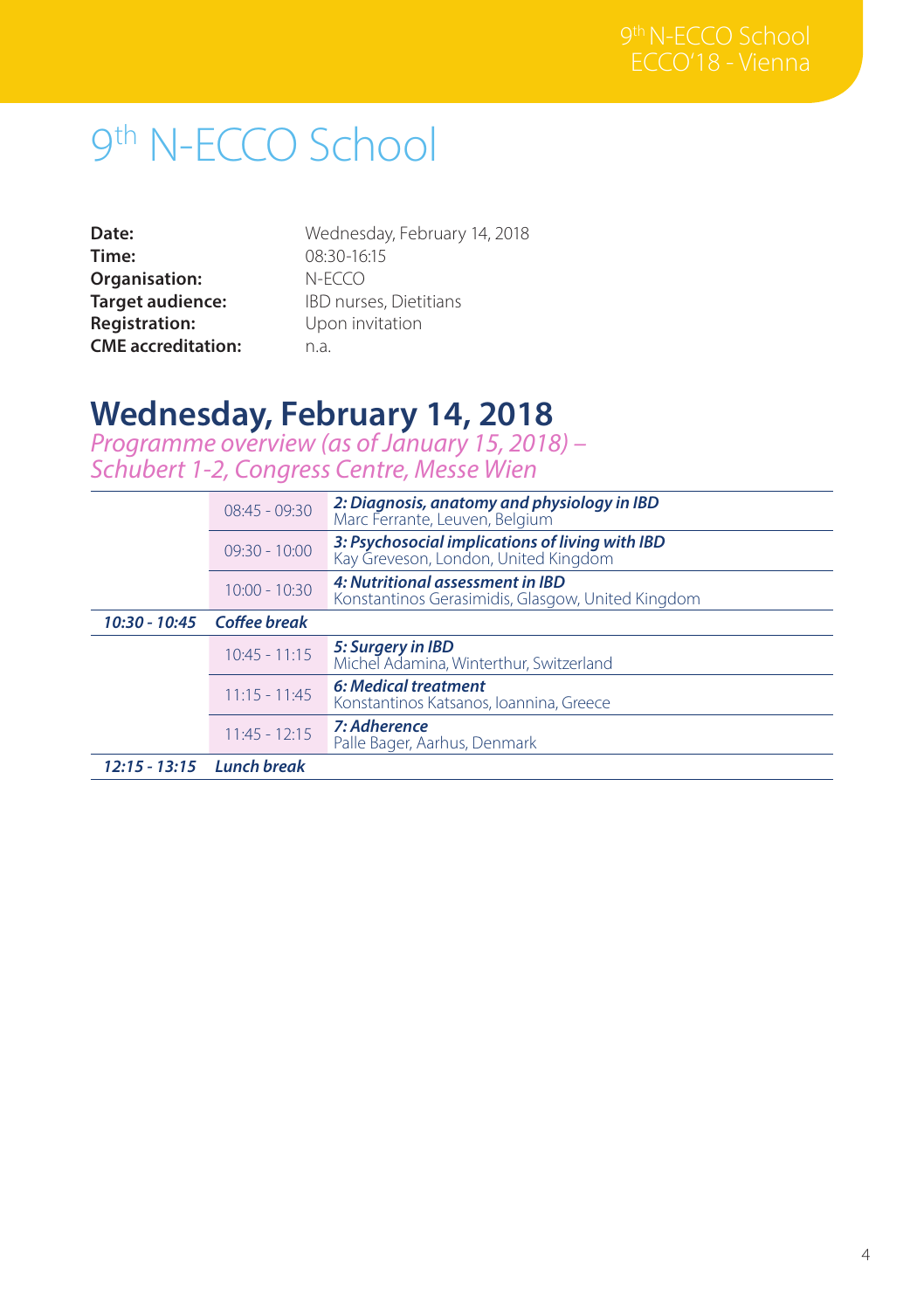#### **Wednesday, February 14, 2018, cont.**

*Programme overview (as of January 15, 2018) – Schubert 1-2, Congress Centre, Messe Wien*

| $13:15 - 14:50$ | Session 2: Case studies - disease management<br>Kay Greveson, London, United Kingdom<br>Nicolette Wierdsma, Amsterdam, The Netherlands   |                                                                                                                                                                                                                                                                                   |
|-----------------|------------------------------------------------------------------------------------------------------------------------------------------|-----------------------------------------------------------------------------------------------------------------------------------------------------------------------------------------------------------------------------------------------------------------------------------|
|                 | $13:15 - 14:05$                                                                                                                          | <b>EITHER:</b><br>8a: Workshop 1 - UC Management (Group A)<br>Schubert 1-2, Congress Centre, Messe Wien<br>Nik Sheng Ding, Melbourne, Australia<br>OR:<br>8b: Workshop 2 – CD Management (Group B)<br>Schubert 3, Congress Centre, Messe Wien<br>Pieter Hindryckx, Ghent, Belgium |
|                 | $14:05 - 14:50$                                                                                                                          | <b>EITHER:</b><br>9a: Workshop 1 – UC Management (Group B)<br>Schubert 3, Congress Centre, Messe Wien<br>Nik Sheng Ding, Melbourne, Australia<br>OR:<br>9b: Workshop 2 - CD Management (Group A)<br>Schubert 1-2, Congress Centre, Messe Wien<br>Pieter Hindryckx, Ghent, Belgium |
| 14:50 - 15:05   | Coffee break                                                                                                                             |                                                                                                                                                                                                                                                                                   |
| $15:05 - 16:05$ | Session 3: Multidisciplinary management in IBD<br>Kay Greveson, London, United Kingdom<br>Nicolette Wierdsma, Amsterdam, The Netherlands |                                                                                                                                                                                                                                                                                   |
|                 | $15:05 - 15:35$                                                                                                                          | 10: Nutritional management in IBD<br>Rotem Sigall-Boneh, Tel Aviv, Israel                                                                                                                                                                                                         |
|                 | $15:35 - 16:05$                                                                                                                          | 11: Nursing roles in IBD management<br>Liesbeth Moortgat, Roeselare, Belgium                                                                                                                                                                                                      |
| $16:05 - 16:15$ | 12: Closing remarks<br>Usha Chauhan, Hamilton, Canada                                                                                    |                                                                                                                                                                                                                                                                                   |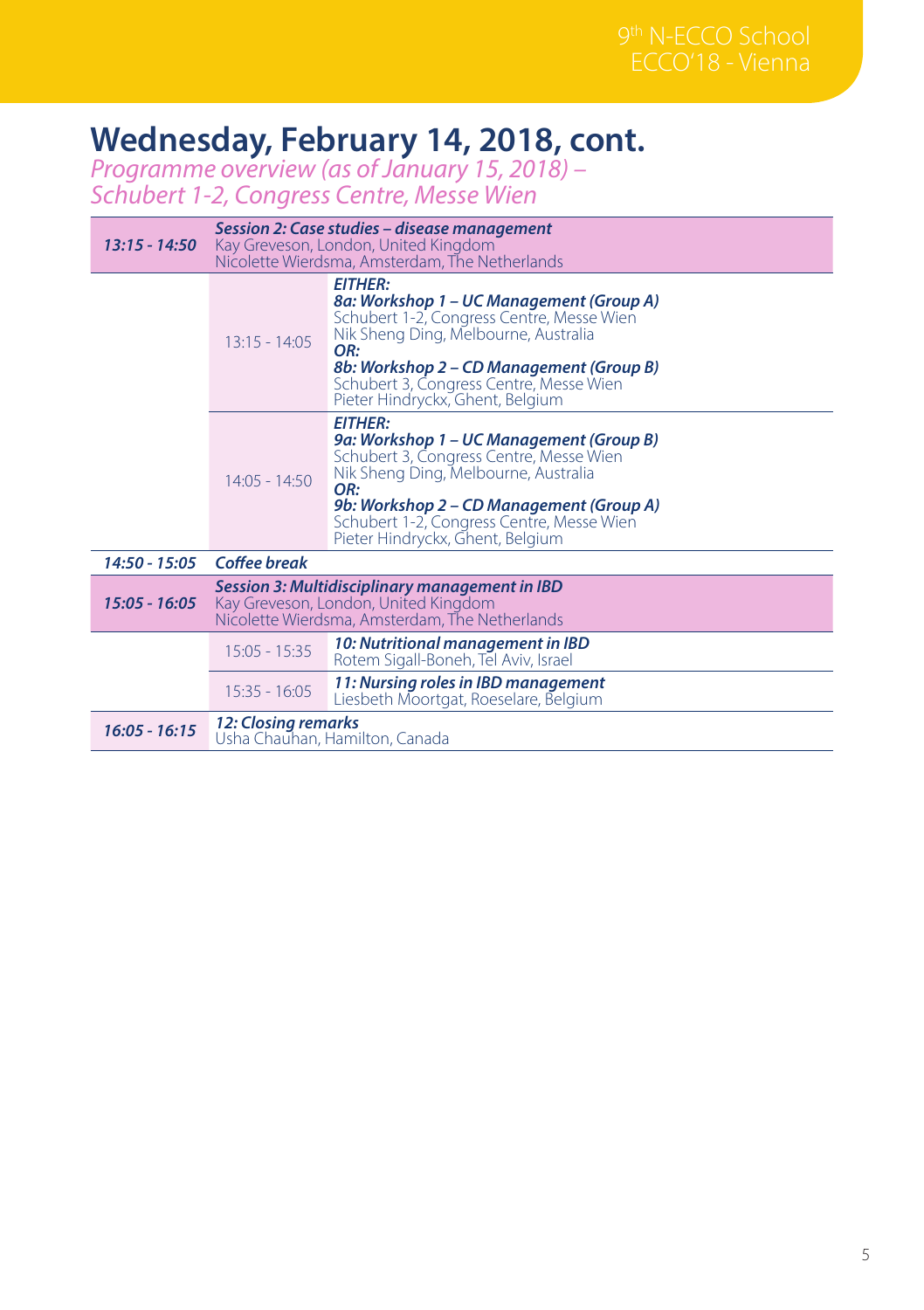# 8<sup>th</sup> N-ECCO School

| Date:                     |
|---------------------------|
| Time:                     |
| Organisation:             |
| Target audience:          |
| <b>Registration:</b>      |
| <b>CME</b> accreditation: |

February 15, 2017 08:30-16:15 N-ECCO IBD nurses – new to the specialty, Dietitians Upon invitation n.a.

#### **Wednesday, February 15, 2017**

*Programme overview (as of January 16, 2017) – Room 131+132, Level 1, CCIB*

| $08:30 - 08:45$ | 1: Welcome & Introduction<br>Usha Chauhan, Hamilton, Canada                                                                    |                                                                                         |
|-----------------|--------------------------------------------------------------------------------------------------------------------------------|-----------------------------------------------------------------------------------------|
| $08:45 - 12:15$ | <b>Session 1: Diagnosis and assessment</b><br>Usha Chauhan, Hamilton, Canada<br>Nicolette Wierdsma, Amsterdam, The Netherlands |                                                                                         |
|                 | $08:45 - 09:30$                                                                                                                | 2: Diagnosis, anatomy and physiology in IBD<br>Marc Ferrante, Leuven, Belgium           |
|                 | $09:30 - 10:00$                                                                                                                | 3: Psychosocial implications of living with IBD<br>Kay Greveson, London, United Kingdom |
|                 | $10:00 - 10:30$                                                                                                                | 4: Nutritional assessment in IBD<br>Konstantinos Gerasimidis, Glasgow, United Kingdom   |
| $10:30 - 10:45$ | Coffee break                                                                                                                   |                                                                                         |
|                 | $10:45 - 11:15$                                                                                                                | 5: Surgery in IBD<br>Janindra Warusavitarne, London, United Kingdom                     |
|                 | $11:15 - 11:45$                                                                                                                | 6: Medical treatment<br>Konstantinos Katsanos, Ioannina, Greece                         |
|                 | $11:45 - 12:15$                                                                                                                | 7: Adherence<br>Palle Bager, Aarhus, Denmark                                            |
|                 | 12:15 - 13:15 Lunch break                                                                                                      |                                                                                         |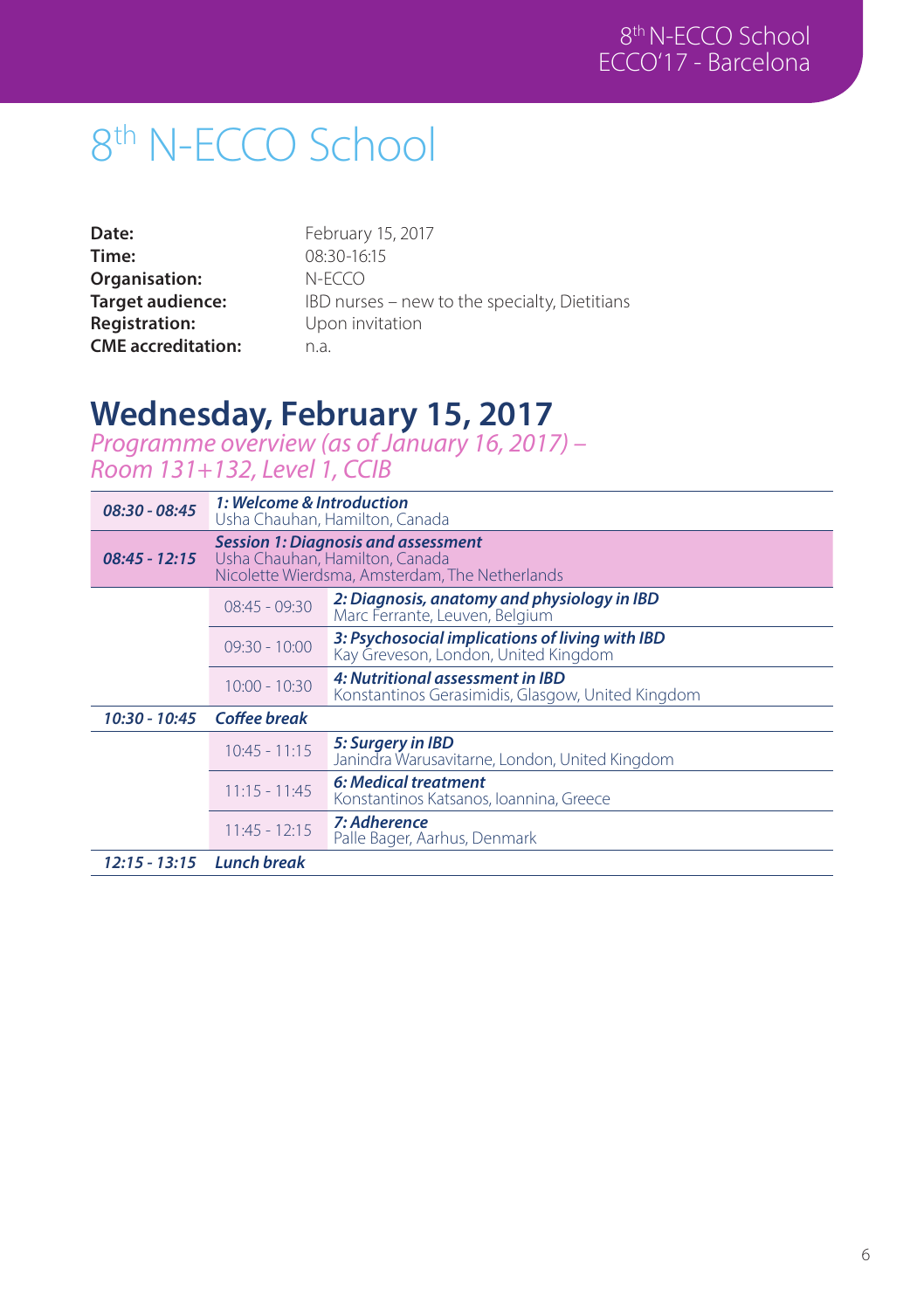#### **Wednesday, February 15, 2017, cont.**

*Programme overview (as of January 16, 2017) – Room 131+132, Level 1, CCIB*

| $13:15 - 14:50$ | Session 2: Case studies – Disease management<br>Kay Greveson, London, United Kingdom<br>Nicolette Wierdsma, Amsterdam, The Netherlands   |                                                                                                                                                                                                                                               |
|-----------------|------------------------------------------------------------------------------------------------------------------------------------------|-----------------------------------------------------------------------------------------------------------------------------------------------------------------------------------------------------------------------------------------------|
|                 | $13:15 - 14:05$                                                                                                                          | <b>EITHER:</b><br>8a: Workshop 1 – UC Management (Group A)<br>Andreas Sturm, Berlin, Germany<br>Room 131+132, Level 1, CCIB<br>OR:<br>9a: Workshop 2 – CD Management (Group B)<br>Pieter Hindryckx, Ghent, Belgium<br>Room 130, Level 1, CCIB |
|                 | $14:05 - 14:50$                                                                                                                          | <b>EITHER:</b><br>8b: Workshop 1 - UC Management (Group B)<br>Andreas Sturm, Berlin, Germany<br>Room 131+132, Level 1, CCIB<br>OR:<br>9b Workshop 2 – CD Management (Group A)<br>Pieter Hindryckx, Ghent, Belgium<br>Room 130, Level 1, CCIB  |
| 14:50 - 15:05   | Coffee break                                                                                                                             |                                                                                                                                                                                                                                               |
| $15:05 - 16:05$ | Session 3: Multidisciplinary management in IBD<br>Kay Greveson, London, United Kingdom<br>Nicolette Wierdsma, Amsterdam, The Netherlands |                                                                                                                                                                                                                                               |
|                 | $15:05 - 15:35$                                                                                                                          | 10: Nutritional management in IBD<br>Rotem Sigall-Boneh, Tel Aviv, Israel                                                                                                                                                                     |
|                 | $15:35 - 16:05$                                                                                                                          | 11: Nursing roles in IBD management<br>Kathleen Sugrue, Cork, Ireland                                                                                                                                                                         |
| $16:05 - 16:15$ | 12: Closing remarks<br>Usha Chauhan, Hamilton, Canada                                                                                    |                                                                                                                                                                                                                                               |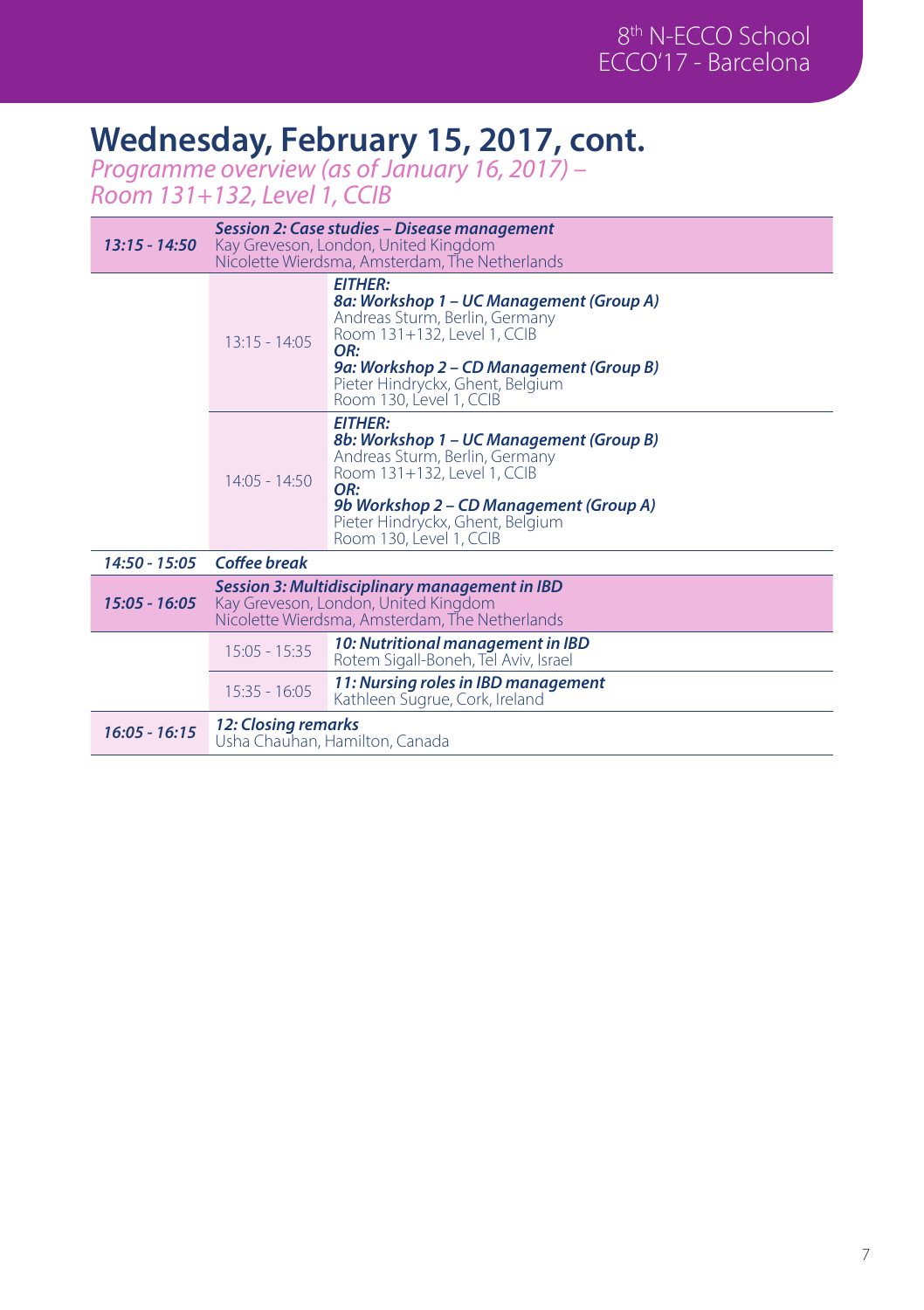# 7th N-ECCO School

**Date: Time: Organisation: Target audience: Registration:** 

March 16, 2016 08:30-16:15 N-ECCO IBD nurses – new to the specialty, Dietitians Upon invitation

#### **Wednesday, March 16, 2016**

*Programme overview (as of February 15, 2016) Room G104, Level 1, RAI Amsterdam*

| $08:30 - 08:45$ | 1: Welcome & Introduction<br>Usha Chauhan, Hamilton, Canada                                                                    |                                                                                                   |
|-----------------|--------------------------------------------------------------------------------------------------------------------------------|---------------------------------------------------------------------------------------------------|
| $08:45 - 12:15$ | <b>Session 1: Diagnosis and assessment</b><br>Usha Chauhan, Hamilton, Canada<br>Nicolette Wierdsma, Amsterdam, The Netherlands |                                                                                                   |
|                 | $08:45 - 09:30$                                                                                                                | 2: Diagnosis, anatomy and physiology in IBD<br>Bas Oldenburg, Utrecht, The Netherlands            |
|                 | $09:30 - 10:15$                                                                                                                | 3: Psychosocial implications of living with IBD<br>Janette Gaarenstroom, Utrecht, The Netherlands |
| $10:15 - 10:45$ | Coffee break                                                                                                                   |                                                                                                   |
|                 | $10:45 - 11:15$                                                                                                                | 4: Surgery in IBD<br>André D'Hoore, Leuven, Belgium                                               |
|                 | $11:15 - 11:45$                                                                                                                | 5: Medical treatment<br>Ailsa Hart, London, United Kingdom                                        |
|                 | $11:45 - 12:15$                                                                                                                | 6: Adherence<br>Palle Bager, Aarhus, Denmark                                                      |
| 12:15 - 13:20   | <b>Lunch break</b>                                                                                                             |                                                                                                   |